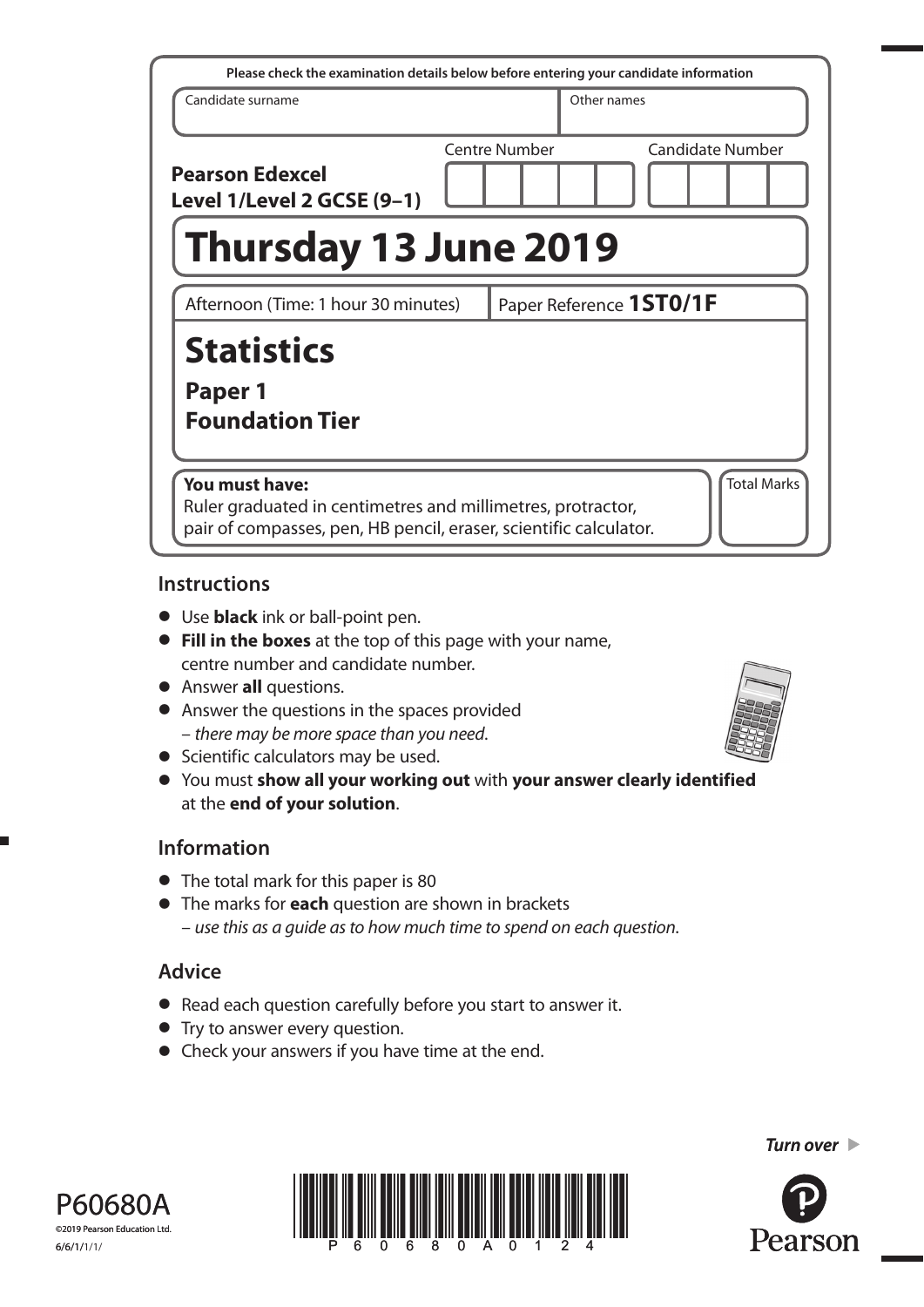DO NOTWRITE MITHIERAREA

|                                                                                                                   |         | <b>Answer ALL questions.</b>   |                                                     |                                 |     |
|-------------------------------------------------------------------------------------------------------------------|---------|--------------------------------|-----------------------------------------------------|---------------------------------|-----|
|                                                                                                                   |         |                                | Write your answers in the spaces provided.          |                                 |     |
|                                                                                                                   |         |                                | You must write down all the stages in your working. |                                 |     |
| A bag contains 8 coloured beads.<br>There are<br>4 blue beads,<br>2 red beads,<br>1 green bead,<br>1 yellow bead. |         |                                |                                                     |                                 |     |
| A bead is picked at random from the bag.                                                                          |         |                                |                                                     |                                 |     |
| (a) Underline the word from the list below that best describes the likelihood that the bead<br>is green.          |         |                                |                                                     |                                 |     |
| impossible                                                                                                        | certain | evens                          | unlikely                                            | likely                          |     |
|                                                                                                                   |         |                                |                                                     |                                 | (1) |
| (b) Beads of which two colours are equally likely to be picked?                                                   |         |                                |                                                     |                                 |     |
|                                                                                                                   |         |                                |                                                     |                                 |     |
|                                                                                                                   |         |                                |                                                     | and <u>manual communication</u> |     |
|                                                                                                                   |         |                                |                                                     |                                 | (1) |
|                                                                                                                   |         |                                |                                                     |                                 |     |
| (c) On the probability scale below, mark with a cross $(X)$ the probability that the bead is blue.                |         |                                |                                                     |                                 |     |
|                                                                                                                   |         |                                |                                                     |                                 |     |
|                                                                                                                   |         |                                |                                                     |                                 |     |
| $\boldsymbol{0}$                                                                                                  |         | $\mathbf{1}$<br>$\overline{2}$ |                                                     | $\mathbf 1$                     |     |
|                                                                                                                   |         |                                |                                                     |                                 | (1) |
|                                                                                                                   |         |                                |                                                     |                                 |     |
| (d) On the probability scale below, mark with a cross $(X)$ the probability that the bead is black.               |         |                                |                                                     |                                 |     |
|                                                                                                                   |         |                                |                                                     |                                 |     |
| $\mathbf{0}$                                                                                                      |         |                                |                                                     | $\mathbf{1}$                    |     |
|                                                                                                                   |         |                                | $\frac{1}{2}$                                       |                                 |     |
|                                                                                                                   |         |                                |                                                     |                                 | (1) |

 $\begin{array}{c} \hbox{|||| ||} \hbox{|| ||} \hbox{||} \hbox{||} \hbox{||} \hbox{||} \hbox{||} \hbox{||} \hbox{||} \hbox{||} \hbox{||} \hbox{||} \hbox{||} \hbox{||} \hbox{||} \hbox{||} \hbox{||} \hbox{||} \hbox{||} \hbox{||} \hbox{||} \hbox{||} \hbox{||} \hbox{||} \hbox{||} \hbox{||} \hbox{||} \hbox{||} \hbox{||} \hbox{||} \hbox{||} \hbox{||} \hbox{||} \hbox{||} \hbox{||}$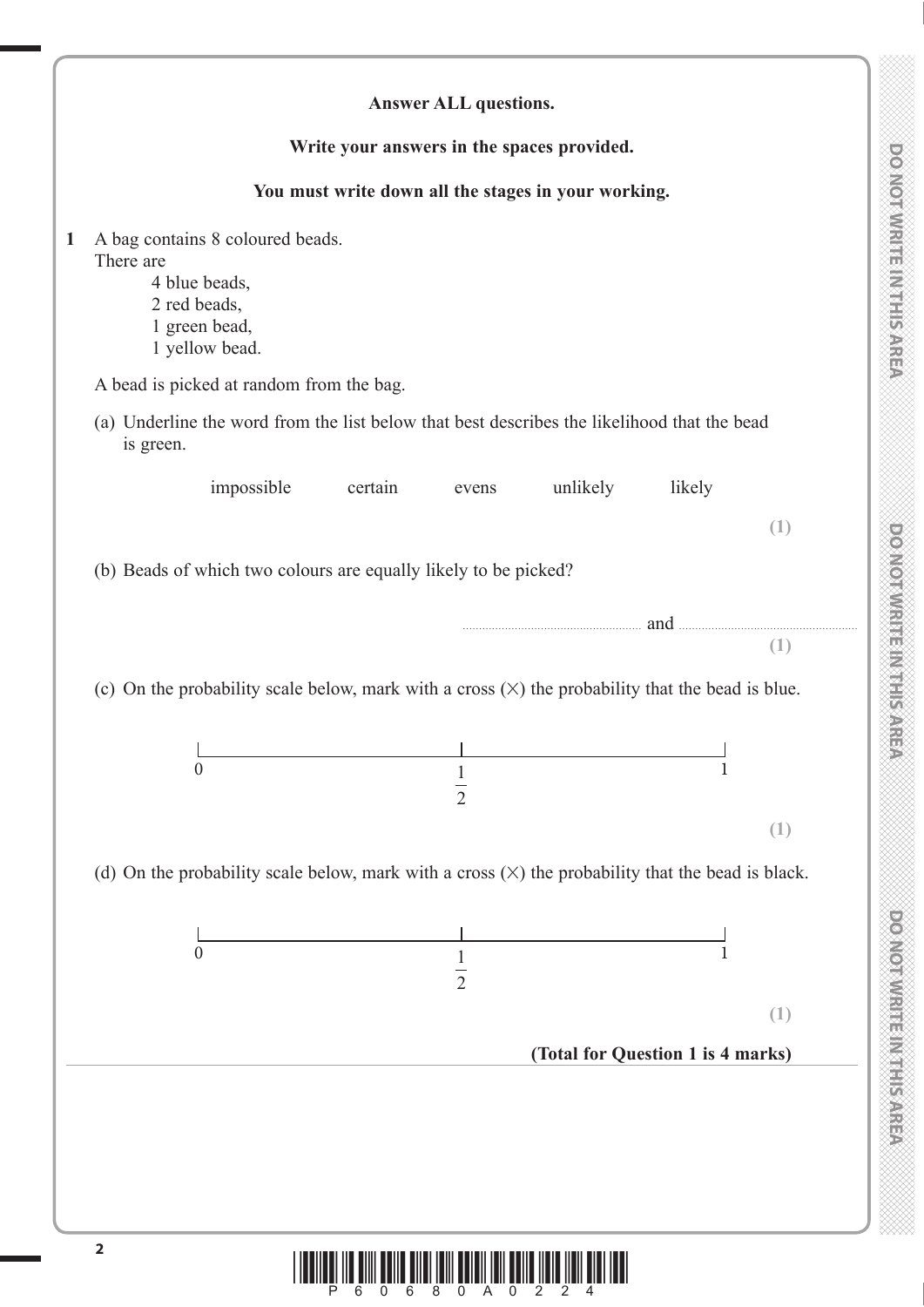**2** Andrew has collected data about the ratings given to a particular television by 20 people.

 Each person has given the television a rating from 1-star to 5-star. The lowest rating is 1-star and the highest rating is 5-star.

 The incomplete bar chart gives the number of 1-star ratings, of 2-star ratings, of 3-star ratings and of 5-star ratings.





**3**

**MONOTHWRITEIN MEDICAL**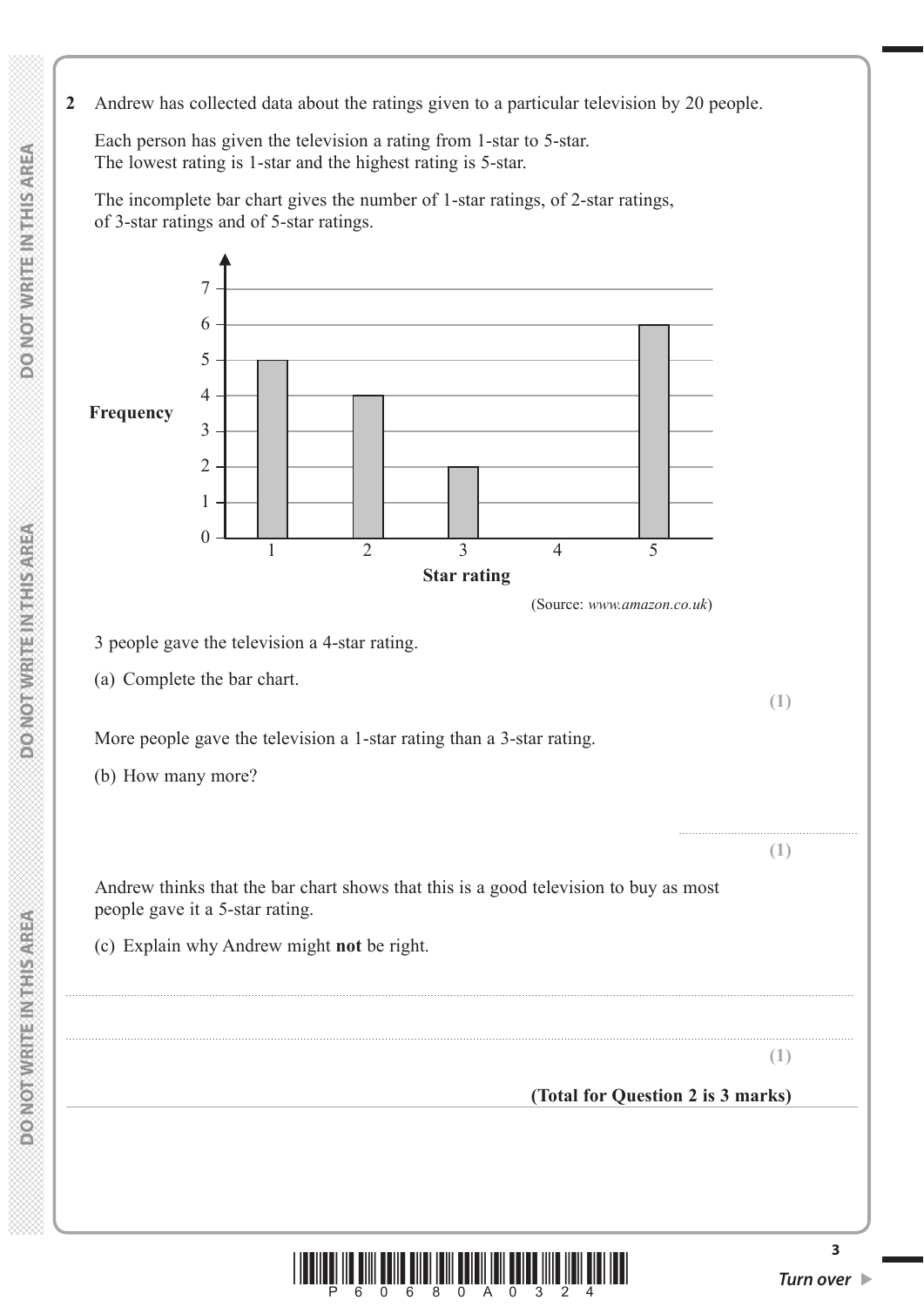**3** Lena is researching information about the numbers of British Oscar winners.

 Here are her results, giving the number of British Oscar winners for each of the years 1981 to 2010

|  |  | $7 \t10 \t1 \t5 \t4 \t11 \t5 \t3 \t8 \t3$                                            |  |  |
|--|--|--------------------------------------------------------------------------------------|--|--|
|  |  | $3 \qquad 4 \qquad 3 \qquad 4 \qquad 5 \qquad 4 \qquad 3 \qquad 9 \qquad 7 \qquad 6$ |  |  |
|  |  | 4 4 3 2 4 1 6 6 2 4                                                                  |  |  |

(Source: *www.theguardian.com*)

Lena found the data in a newspaper.

(a) Correctly complete the following sentence.

Because Lena found the data in a newspaper, the data is ....................................................... data.

(b) Fill in the tally chart for Lena's results **and** complete the frequency column.

| <b>Number of British</b><br><b>Oscar winners</b> | <b>Tally</b> | Frequency |
|--------------------------------------------------|--------------|-----------|
| 1 or 2                                           |              |           |
| 3 or 4                                           |              |           |
| 5 or 6                                           |              |           |
| 7 or 8                                           |              |           |
| 9 or 10                                          |              |           |
| 11 or 12                                         |              |           |

(c) Write down the modal group.

**(1)**

.......................................................

**(2)**

**(1)**

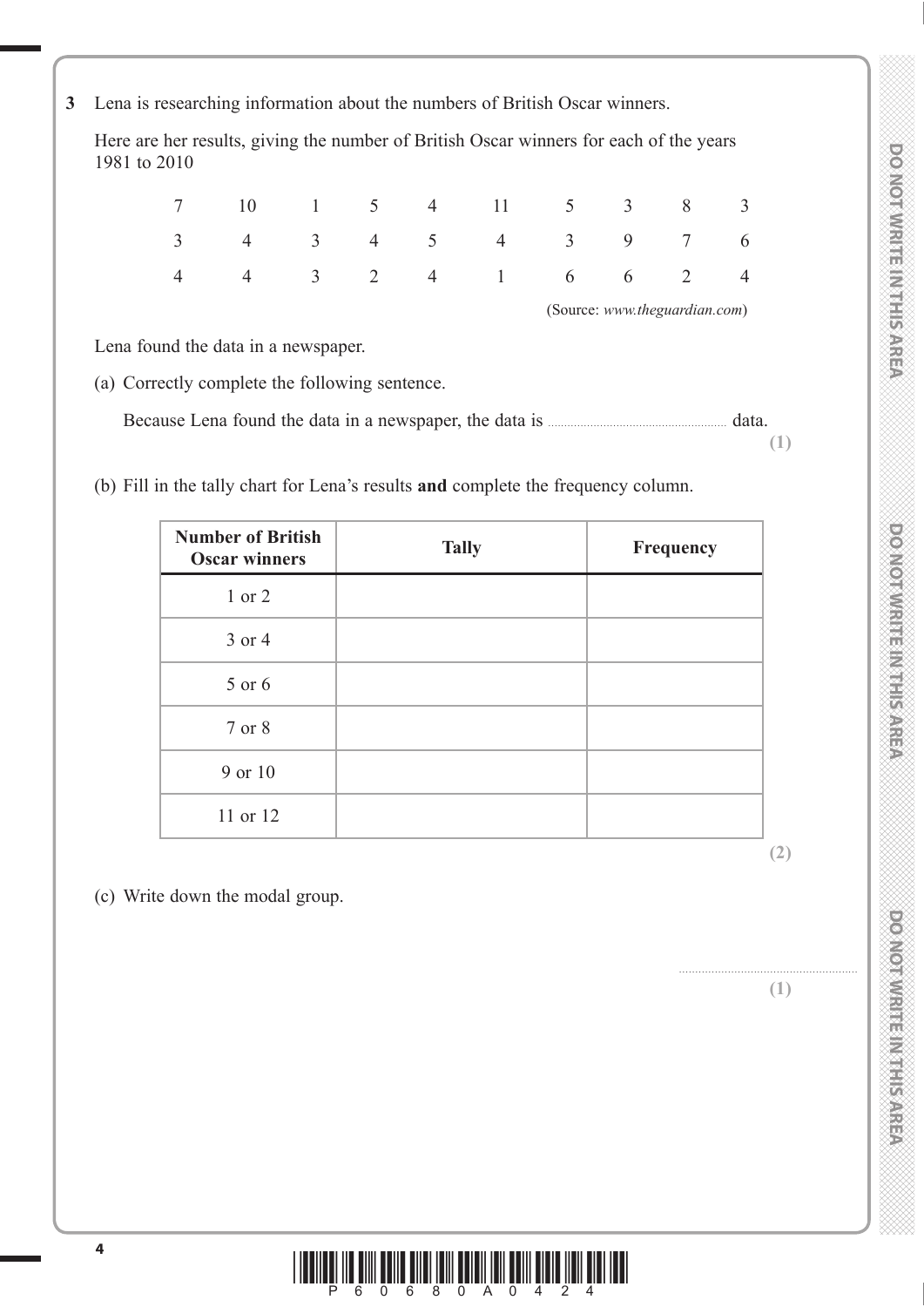| (d) Work out the total number of years between 1981 and 2010 for which there were<br>fewer than 7 British Oscar winners. |                                          |
|--------------------------------------------------------------------------------------------------------------------------|------------------------------------------|
| (e) Suggest a suitable diagram that could be used for Lena's results.                                                    | (2)                                      |
|                                                                                                                          | (1)<br>(Total for Question 3 is 7 marks) |
|                                                                                                                          |                                          |



**5**

 $\mathcal{L}$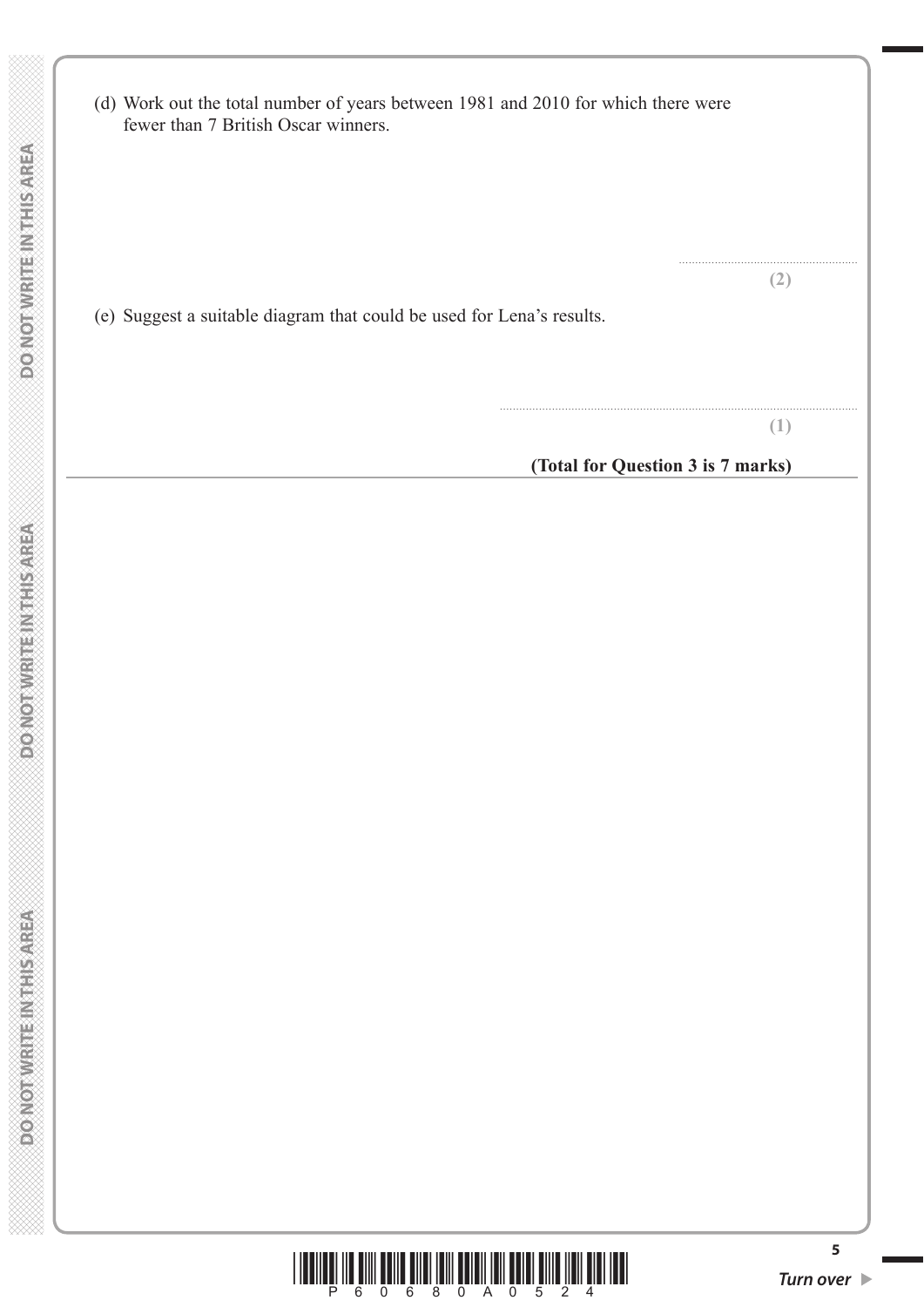| Here are the weights, in kilograms, of 10 dogs.                     |     |      |      |     |                                                                                      |      |                                   |     |          |               |
|---------------------------------------------------------------------|-----|------|------|-----|--------------------------------------------------------------------------------------|------|-----------------------------------|-----|----------|---------------|
| 9.2                                                                 | 4.3 | 68.2 | 12.3 | 6.5 | 10.6                                                                                 | 14.2 | 16.0                              | 9.1 | 8.5      |               |
| (a) Work out the range.                                             |     |      |      |     |                                                                                      |      |                                   |     |          |               |
|                                                                     |     |      |      |     |                                                                                      |      |                                   |     |          |               |
|                                                                     |     |      |      |     |                                                                                      |      |                                   |     | .<br>(2) | $\mathrm{kg}$ |
| (b) Work out the median.                                            |     |      |      |     |                                                                                      |      |                                   |     |          |               |
|                                                                     |     |      |      |     |                                                                                      |      |                                   |     |          |               |
|                                                                     |     |      |      |     |                                                                                      |      |                                   |     | (2)      | kg            |
| The median is more appropriate than the mean to summarise the data. |     |      |      |     |                                                                                      |      |                                   |     |          |               |
| (c) Explain why.                                                    |     |      |      |     |                                                                                      |      |                                   |     |          |               |
|                                                                     |     |      |      |     |                                                                                      |      |                                   |     |          |               |
|                                                                     |     |      |      |     |                                                                                      |      |                                   |     | (1)      |               |
|                                                                     |     |      |      |     |                                                                                      |      | (Total for Question 4 is 5 marks) |     |          |               |
|                                                                     |     |      |      |     |                                                                                      |      |                                   |     |          |               |
|                                                                     |     |      |      |     |                                                                                      |      |                                   |     |          |               |
|                                                                     |     |      |      |     |                                                                                      |      |                                   |     |          |               |
|                                                                     |     |      |      |     |                                                                                      |      |                                   |     |          |               |
|                                                                     |     |      |      |     |                                                                                      |      |                                   |     |          |               |
|                                                                     |     |      |      |     |                                                                                      |      |                                   |     |          |               |
|                                                                     |     |      |      |     |                                                                                      |      |                                   |     |          |               |
|                                                                     |     |      |      |     |                                                                                      |      |                                   |     |          |               |
|                                                                     |     |      |      |     |                                                                                      |      |                                   |     |          |               |
|                                                                     |     |      |      |     |                                                                                      |      |                                   |     |          |               |
| 6                                                                   |     |      |      |     | <u> I ISOITEK ITA KIIT KOITA KITKI TOITI KOIKII TOIT KOITA KITKI ITAIT KIKI TEKI</u> |      |                                   |     |          |               |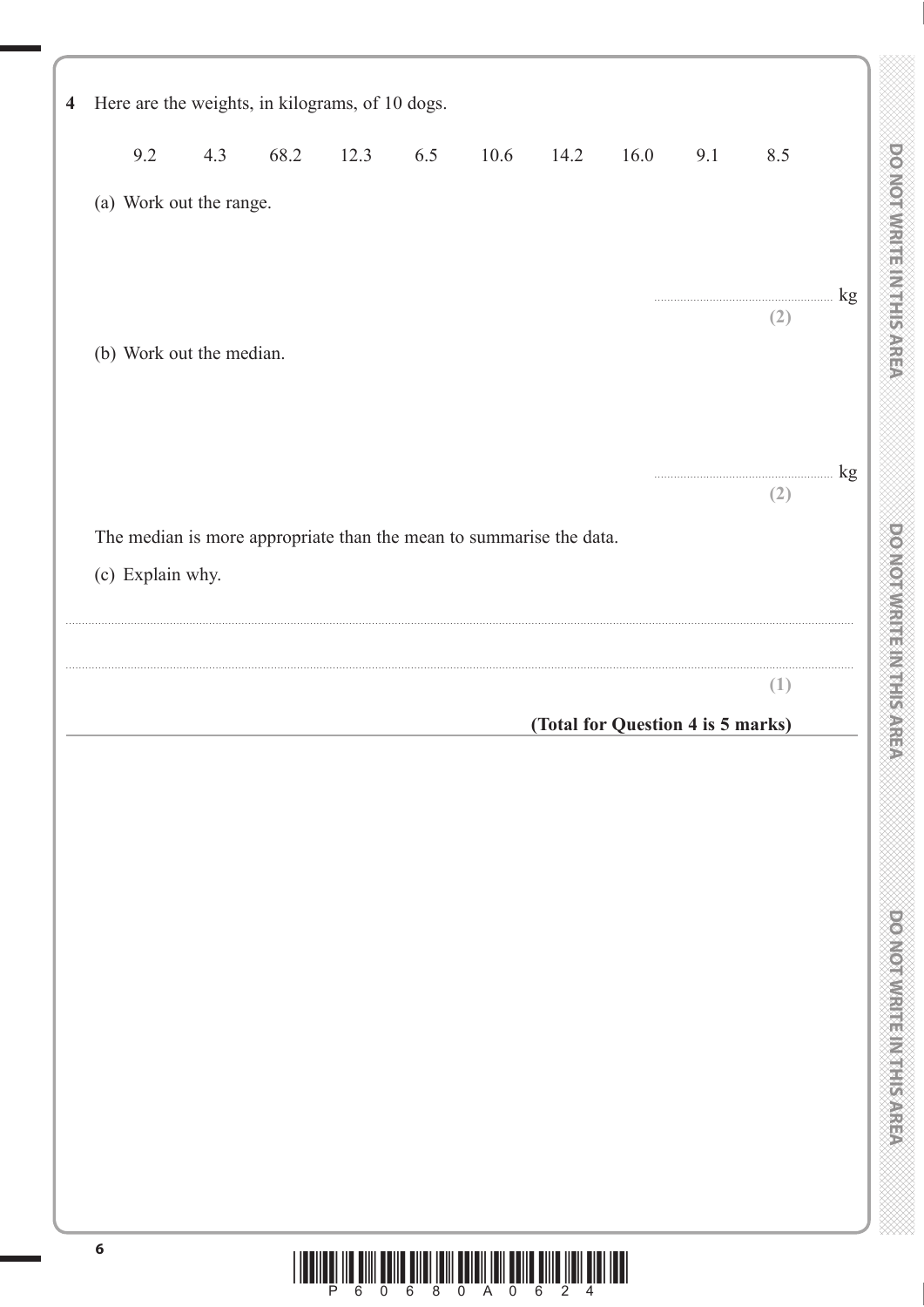**5** Jane collected data about the earnings of the 10 highest earning male tennis players and the 10 highest earning female tennis players. Jane plans to use a scatter diagram to compare the earnings of the male tennis players with the earnings of the female tennis players. (a) Discuss whether or not a scatter diagram would be a suitable diagram to use. .................................................................................................................................................................................................................................................. .................................................................................................................................................................................................................................................. **(2)** Jane collected her data from the internet. (b) Suggest a possible reason why it might **not** be possible to collect primary data in this case. ..................................................................................................................................................................................................................................................

..................................................................................................................................................................................................................................................

**(Total for Question 5 is 3 marks)**

**(1)**



**7**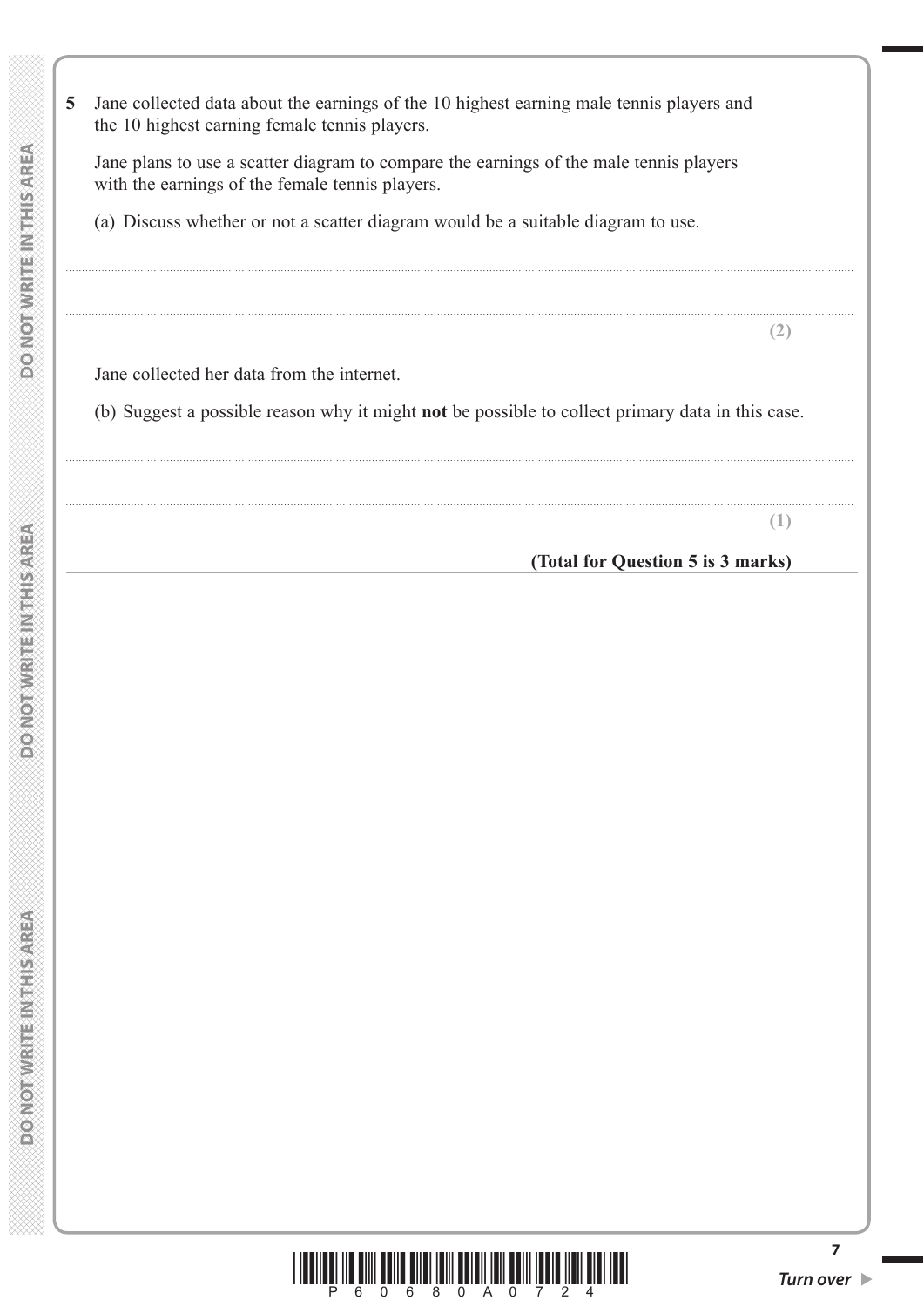**(2)**

DONOINVERTE MILLION 00

**6** Inez is going to open a takeaway restaurant in her town.

She asks 100 people,

"What is your favourite type of takeaway?"

(a) Design a data collection sheet for Inez to record the answers to her question.

Joe runs an Italian restaurant in a different town.

 Each pie chart below shows information about the type of main meal ordered by customers one evening in Joe's restaurant.

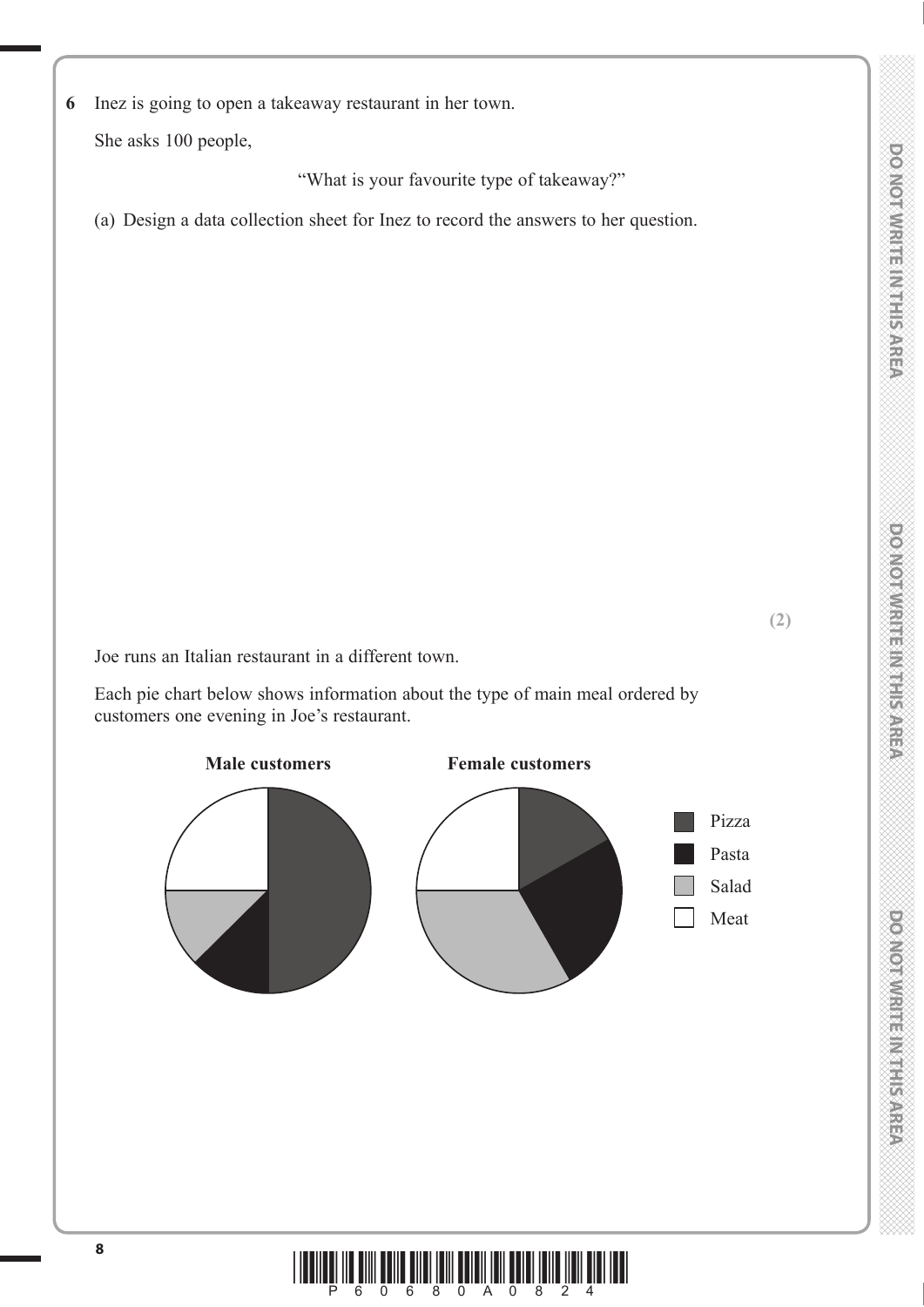| <b>MIBITION OF MORE</b> | For male customers, one type of main meal was ordered half as many times as pizza.<br>(c) Write down this type of main meal.       |
|-------------------------|------------------------------------------------------------------------------------------------------------------------------------|
|                         | Hannah says that the number of male customers who ordered meat was the same as the<br>number of female customers who ordered meat. |
|                         | (d) Explain whether or not the information given in the two pie charts can be used to<br>support this claim.                       |
|                         |                                                                                                                                    |
|                         |                                                                                                                                    |
|                         |                                                                                                                                    |

that evening.

 $(2)$ 

 $(1)$ 

 $(1)$ 

(Total for Question 6 is 6 marks)



(b) Write down the most popular type of main meal ordered by female customers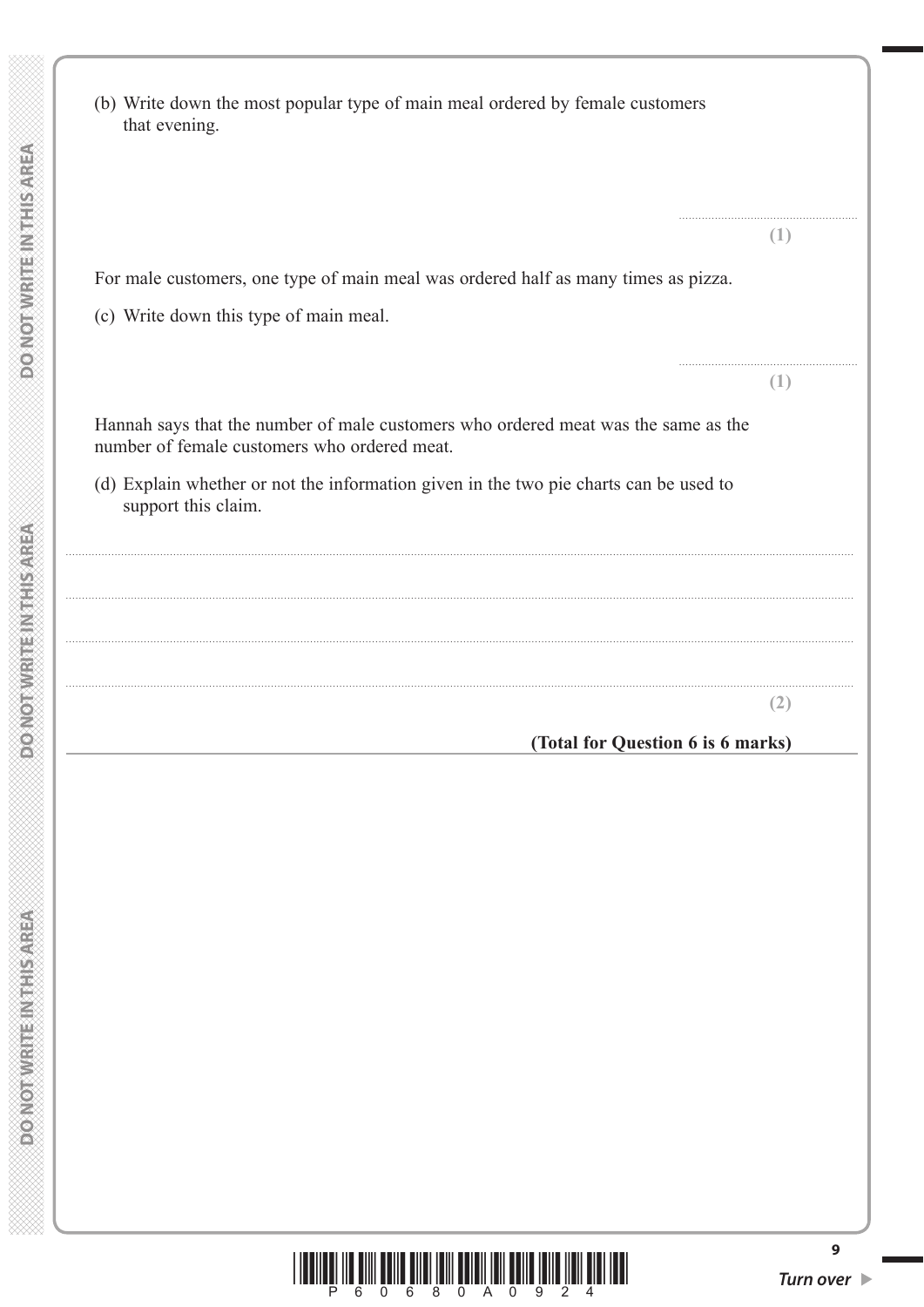| Mike owns a shop.                                             |                                                                                                                                                                                                                        |
|---------------------------------------------------------------|------------------------------------------------------------------------------------------------------------------------------------------------------------------------------------------------------------------------|
|                                                               | He wants to collect information about the types of games liked by people in his town.                                                                                                                                  |
| board games.                                                  | The following list gives the information he is going to collect about people's favourite                                                                                                                               |
|                                                               | type of game<br>average playing time<br>minimum number of players                                                                                                                                                      |
| (a) From this list, write down the information that is        |                                                                                                                                                                                                                        |
| (i) categorical data,                                         |                                                                                                                                                                                                                        |
|                                                               | Œ                                                                                                                                                                                                                      |
| (ii) discrete data.                                           |                                                                                                                                                                                                                        |
|                                                               | (1)                                                                                                                                                                                                                    |
| Mike has a list of all of his 200 customers.<br>of customers. | Mike is planning to send a questionnaire to some of his customers.<br>He wants to select the customers by using systematic sampling.<br>(b) Explain how Mike can select a systematic sample of 20 people from his list |
|                                                               | (2)                                                                                                                                                                                                                    |
|                                                               | (Total for Question 7 is 4 marks)                                                                                                                                                                                      |
|                                                               |                                                                                                                                                                                                                        |

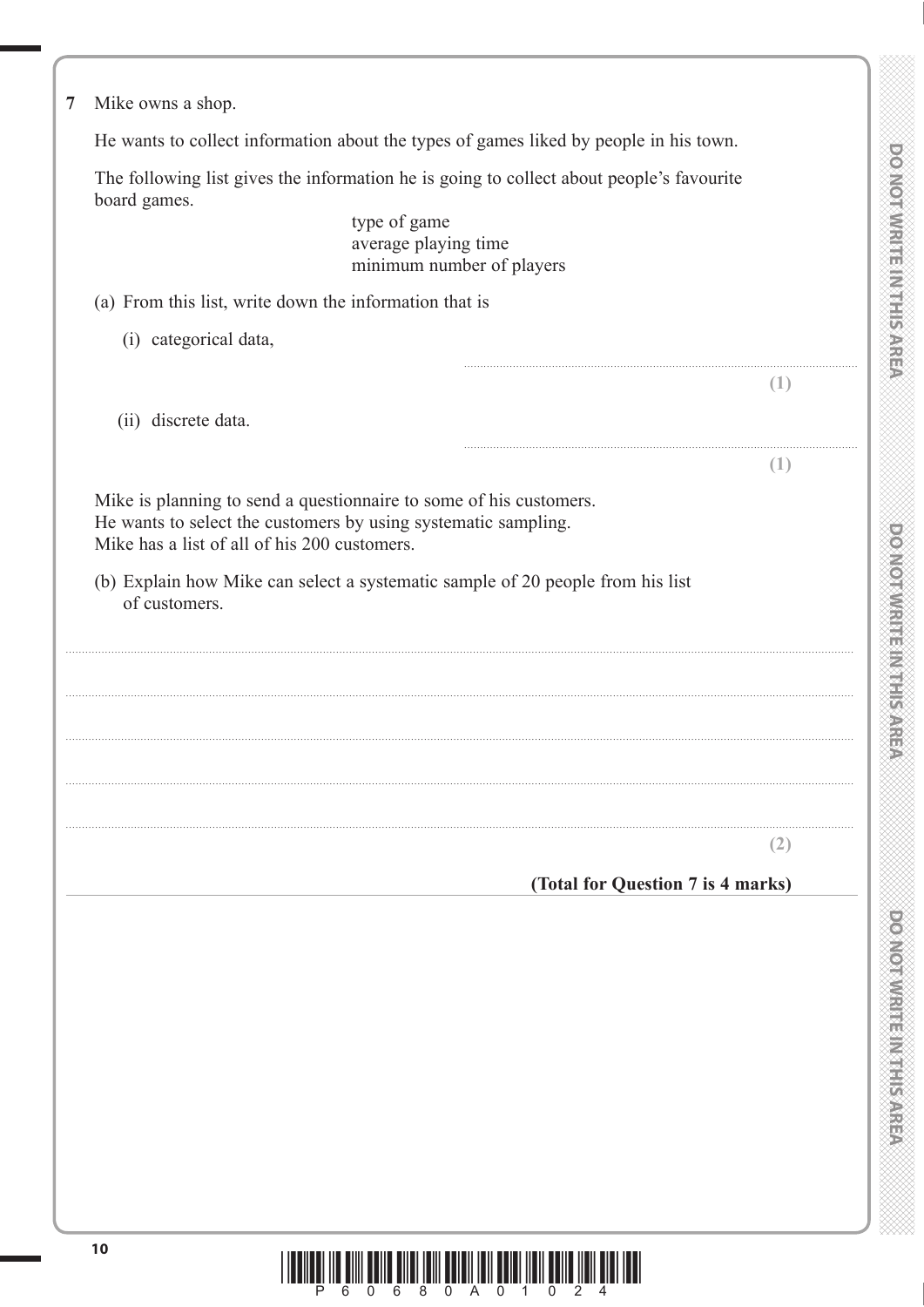**DONOTWRITEINTHISAREA** 

**8** Suresh is a secondary school student.

He wants to find out how many days off school each teacher has had in the last year.

Suresh plans to find out this information by using his school's employee records.

(a) Give one potential problem with Suresh's data collection plan.

Ami and Tia work in a primary school.

 Ami and Tia are investigating the numbers of days that people working for their school have been absent due to illness.

 The table gives information about the number of days that each of 30 people working for the primary school have been absent due to illness in the last year.

| <b>Number of days</b> |  |  |  |  |  |
|-----------------------|--|--|--|--|--|
| <b>Frequency</b>      |  |  |  |  |  |

..................................................................................................................................................................................................................................................

..................................................................................................................................................................................................................................................

..................................................................................................................................................................................................................................................

..................................................................................................................................................................................................................................................

..................................................................................................................................................................................................................................................

Ami and Tia want to work out the average number of days absent due to illness.

Ami's method is 
$$
\frac{0+1+2+3+4+5+6+7+8}{9}
$$

Tia's method is  $\frac{0 \times 6 + 1 \times 5 + 2 \times 5 + 3 \times 3 + 4 \times 5 + 5 \times 2 + 6 \times 0 + 7 \times 3 + 8 \times 1}{20}$ 30

 (b) Which of these two methods is correct, Ami's or Tia's? You must give a reason for your answer.

(c) Find the median number of days absent due to illness.

**(2)**

**(1)**

**(2)**

.......................................................

**(Total for Question 8 is 5 marks)**

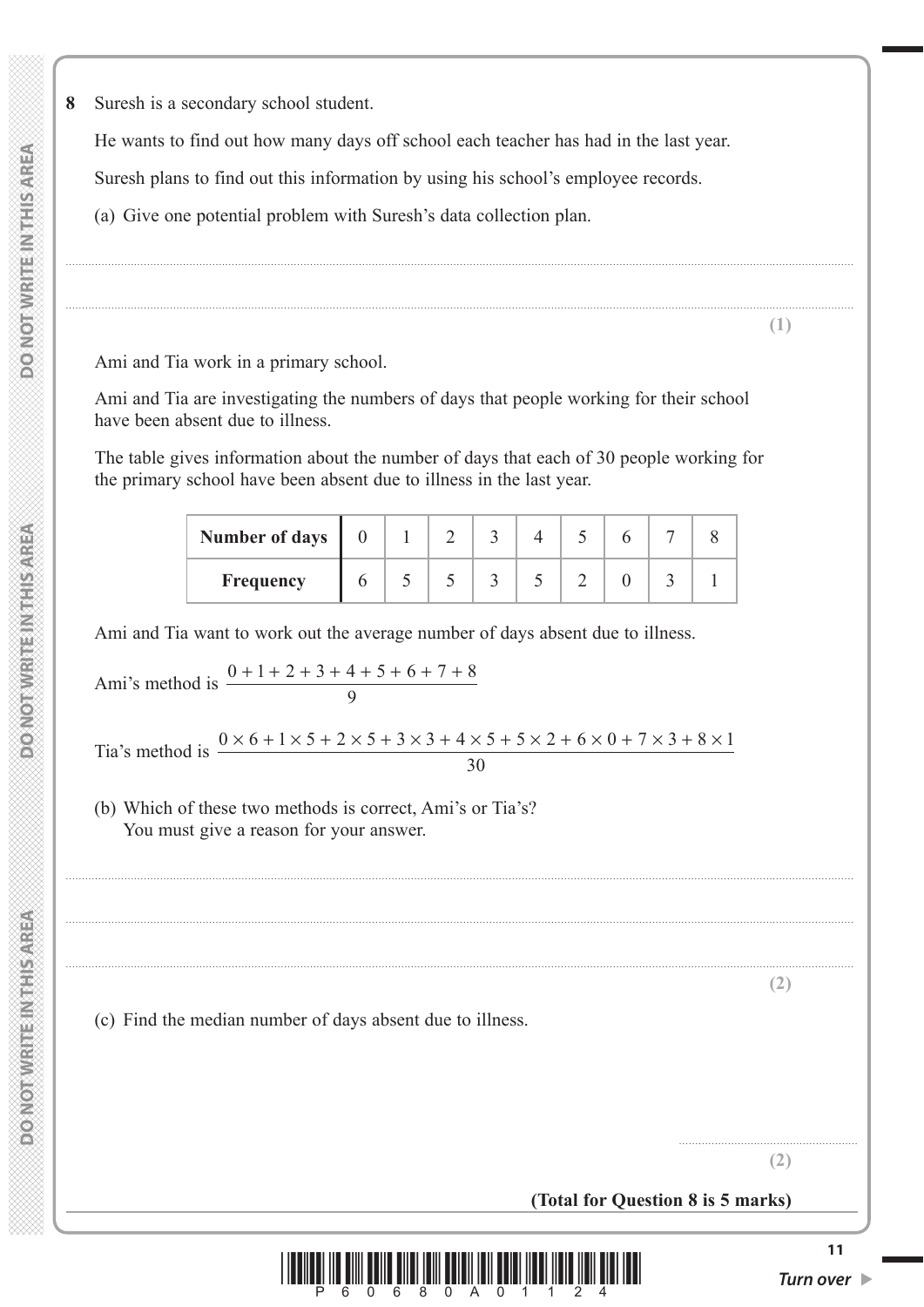

Naomi drew the scatter diagram below for her results.



(Source: *www.stat.ufl.edu*)

**(1)**

**(1)**

hundred

One of the 11 cruise ships has a weight of 116 000 tons.

(a) For this ship, write down its maximum number of passengers.



DO NOT WRITE IN THIS AREA

**DONOMANTERN HISAREA** 

**<sup>12</sup>** \*P60680A01224\*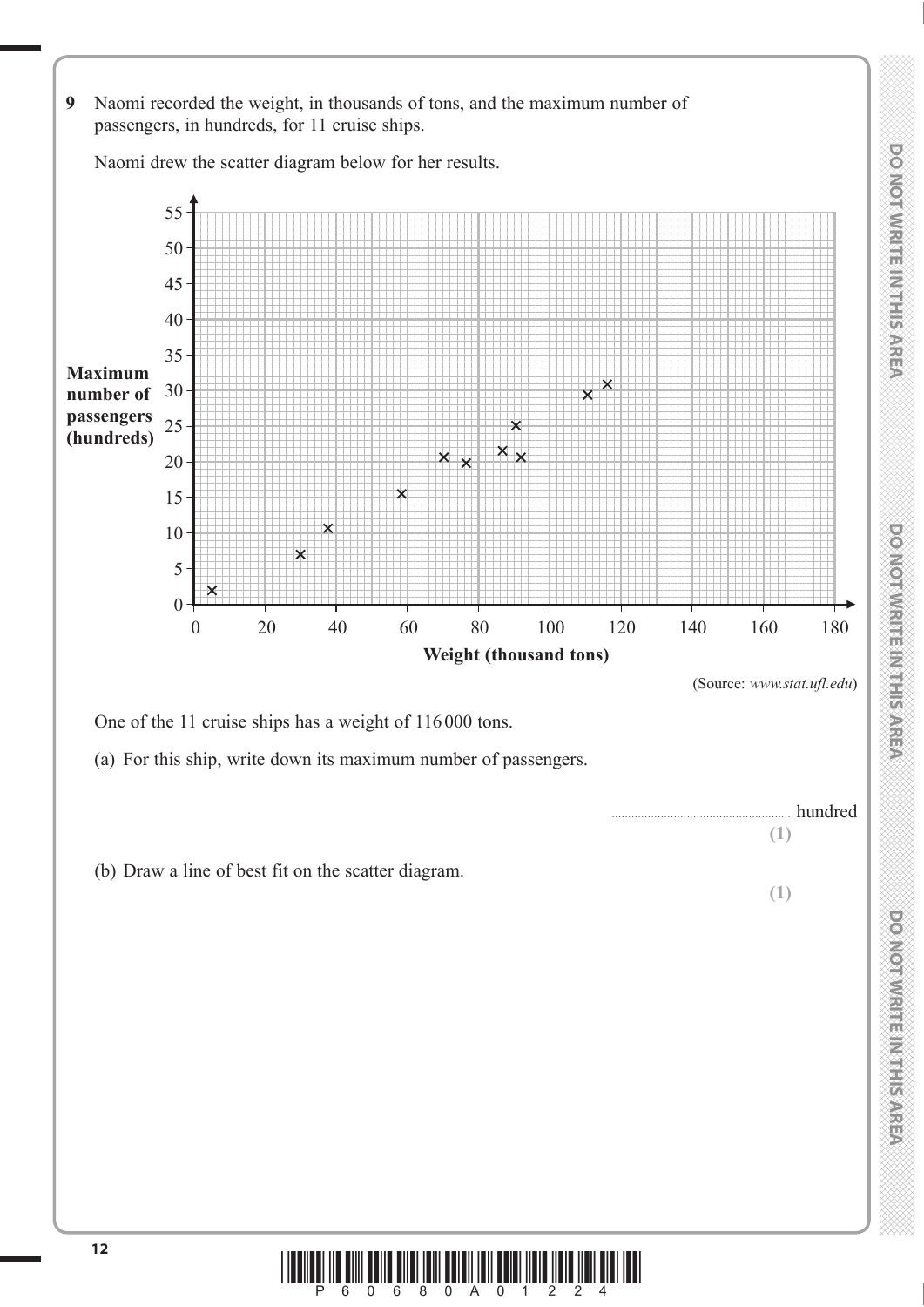**DONOT WRITEIN THIS AREA** 

**DONOT WRITEIN THIS AREA** 

| A new cruise ship is being built.                                                                                                      |                                   |
|----------------------------------------------------------------------------------------------------------------------------------------|-----------------------------------|
| The ship will have a weight of 170000 tons.                                                                                            |                                   |
| Naomi plans to use the line of best fit on her scatter diagram to predict the maximum<br>number of passengers for the new cruise ship. |                                   |
| (d) Explain whether or not it is appropriate to use the line of best fit to make her prediction.                                       |                                   |
|                                                                                                                                        |                                   |
|                                                                                                                                        | $\angle$                          |
|                                                                                                                                        | (Total for Question 9 is 7 marks) |

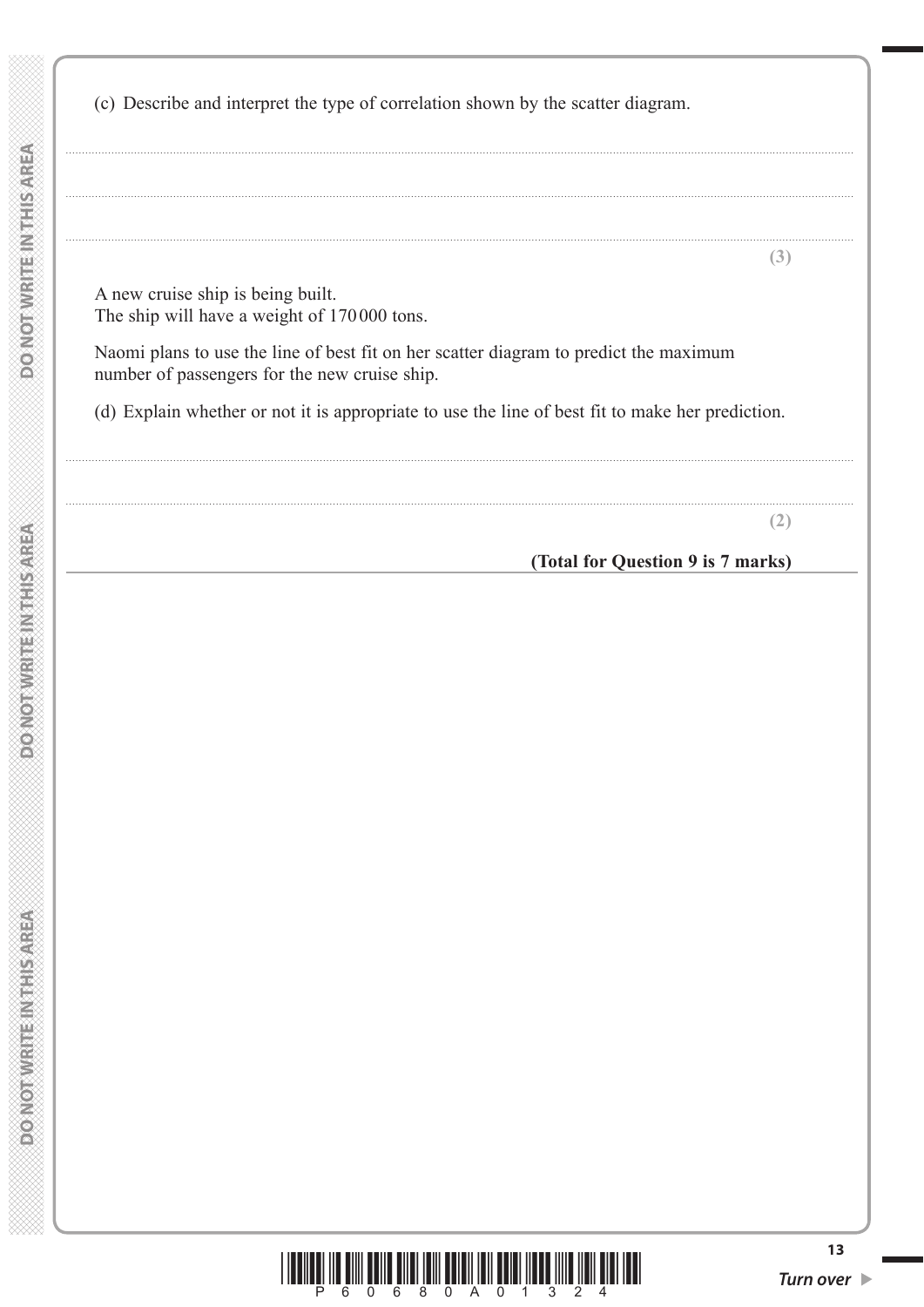

 **DO NOT WRITE IN THE IN THIS AREA DO NOT WRITE IN THIS AREA DO NOT WRITE IN THIS AREA DO NOT WRITE IN THIS AREA DO NOT WRITE IN THE INTERNATIONAL CONTINUES. THE INTERNATIONAL CONTINUES.** 

DOMOTWRITE M THIS AREA

**DOOMORATION CONTRACTS** 

DO NOT WRITE IN THIS AREA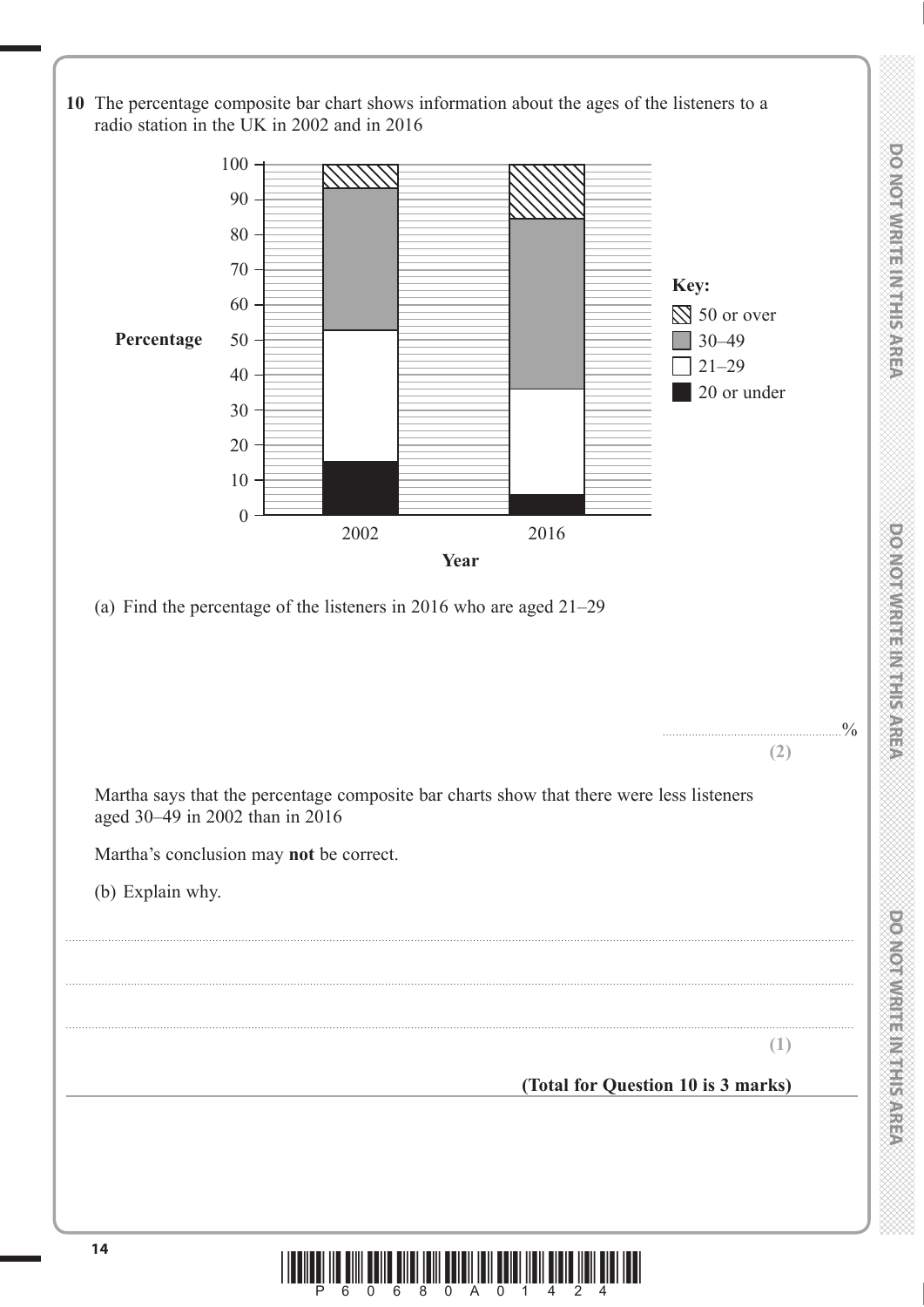**11** The diagram represents a children's playground that has been divided into 20 squares of equal area.

In the playground there are some children and some play equipment only.

The number of children in each square at 11 am one Saturday is shown below.

| 11 | 10 | $\tau$        |   |  |
|----|----|---------------|---|--|
| 9  |    | 6             | 3 |  |
| 8  |    | 3             |   |  |
|    |    | $\mathcal{D}$ |   |  |

#### **Number of children**

(a) Use the information above to complete this choropleth map.



**(2)**

 Grace concludes that there is likely to be more play equipment in that part of the playground represented by the squares in the top left hand corner of the choropleth map than elsewhere in the playground.

..................................................................................................................................................................................................................................................

..................................................................................................................................................................................................................................................

(b) Assess the validity of Grace's conclusion with reference to the choropleth map.

**(1)**

**(Total for Question 11 is 3 marks)**

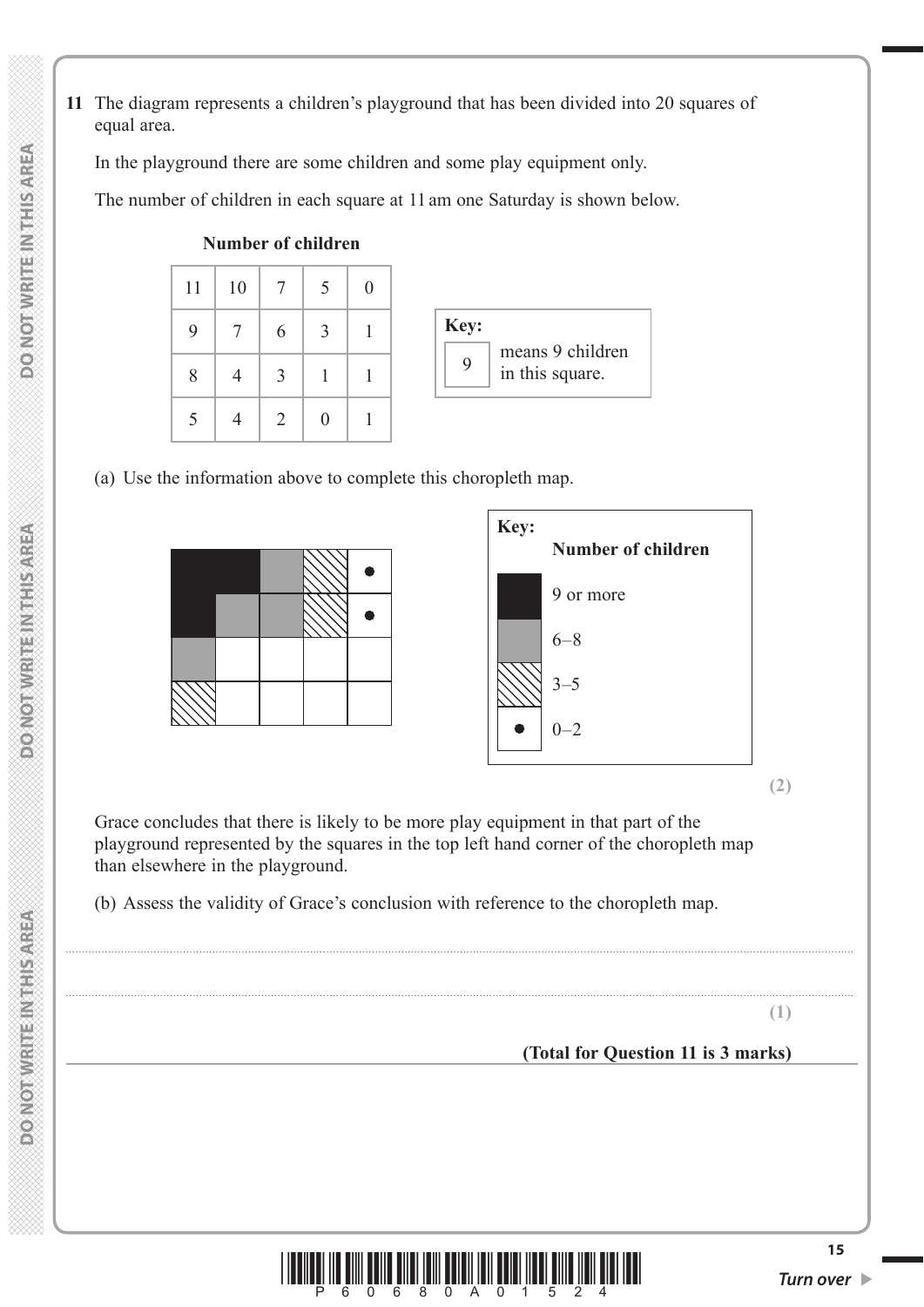- **12** The cumulative frequency diagram gives information about the heights, in metres, of a sample of 100 oak trees in Camden, London. 110 100 90 80  $70 -$ 60 50 40 30 20 **Cumulative frequency**
	- 10 0 0 5 10 15 20 25 30 **Height (metres)**

(Source: *opendata.camden.gov.uk*)

 (a) Using the cumulative frequency diagram, complete the table below for the heights of these 100 trees.

| Lower quartile | <b>Median</b> | <b>Upper quartile</b> |
|----------------|---------------|-----------------------|
|                |               |                       |

 **DO NOT WRITE IN THE IN THIS AREA DO NOT WRITE IN THIS AREA DO NOT WRITE IN THIS AREA DO NOT WRITE IN THIS AREA DO NOT WRITE IN THE INTERNATIONAL CONTINUES. THE INTERNATIONAL CONTINUES.** 

**DONOINMRITEINISTISAREA** 

DO NOTWRITE IN THIS AREA

DO NOT WIRTE IN THIS AREA

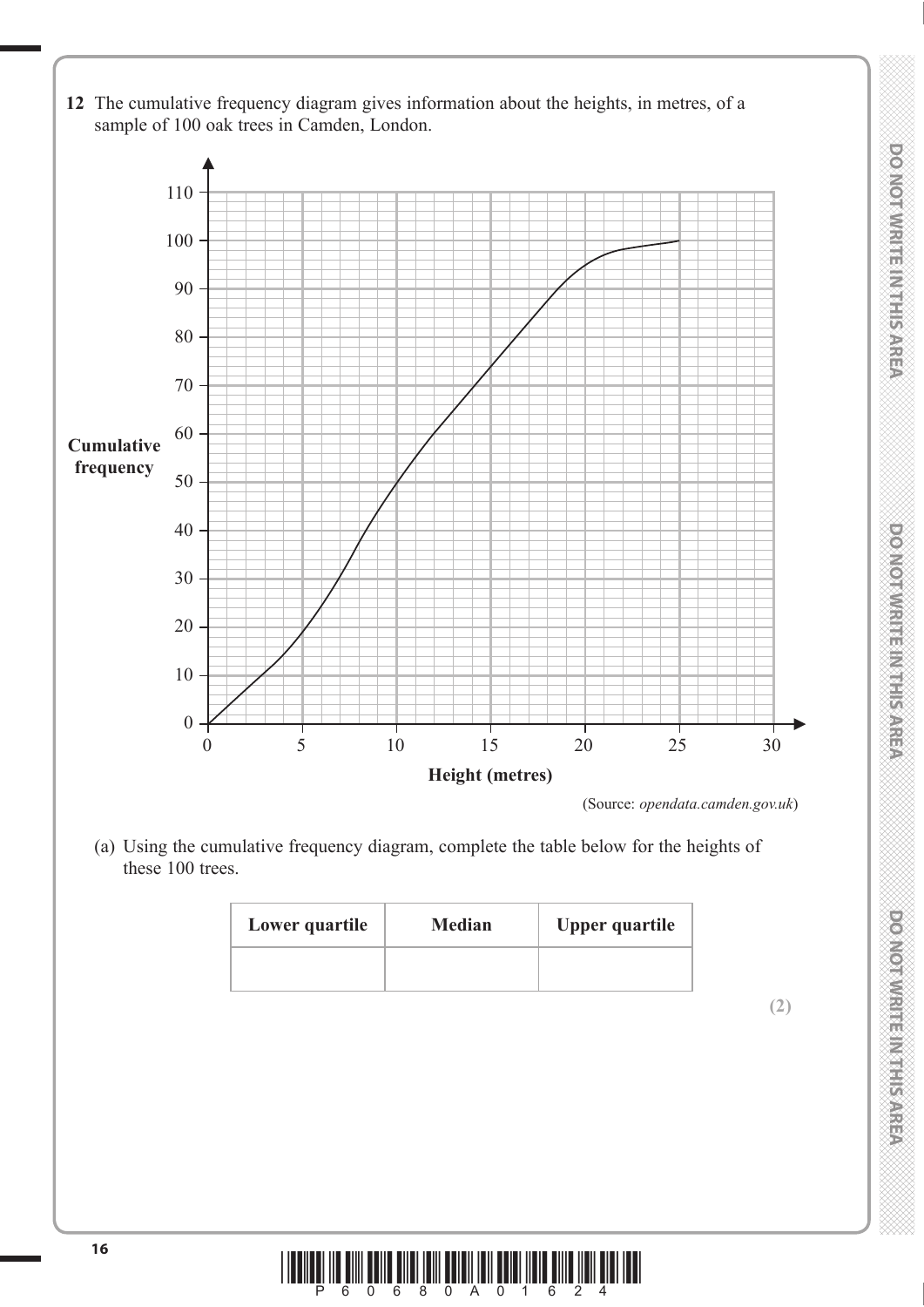The box plot shows information about the heights, in metres, of a sample of maple trees in Camden, London.



6  $\overline{0}$ 

6 8

0 A 0

Turn over ▶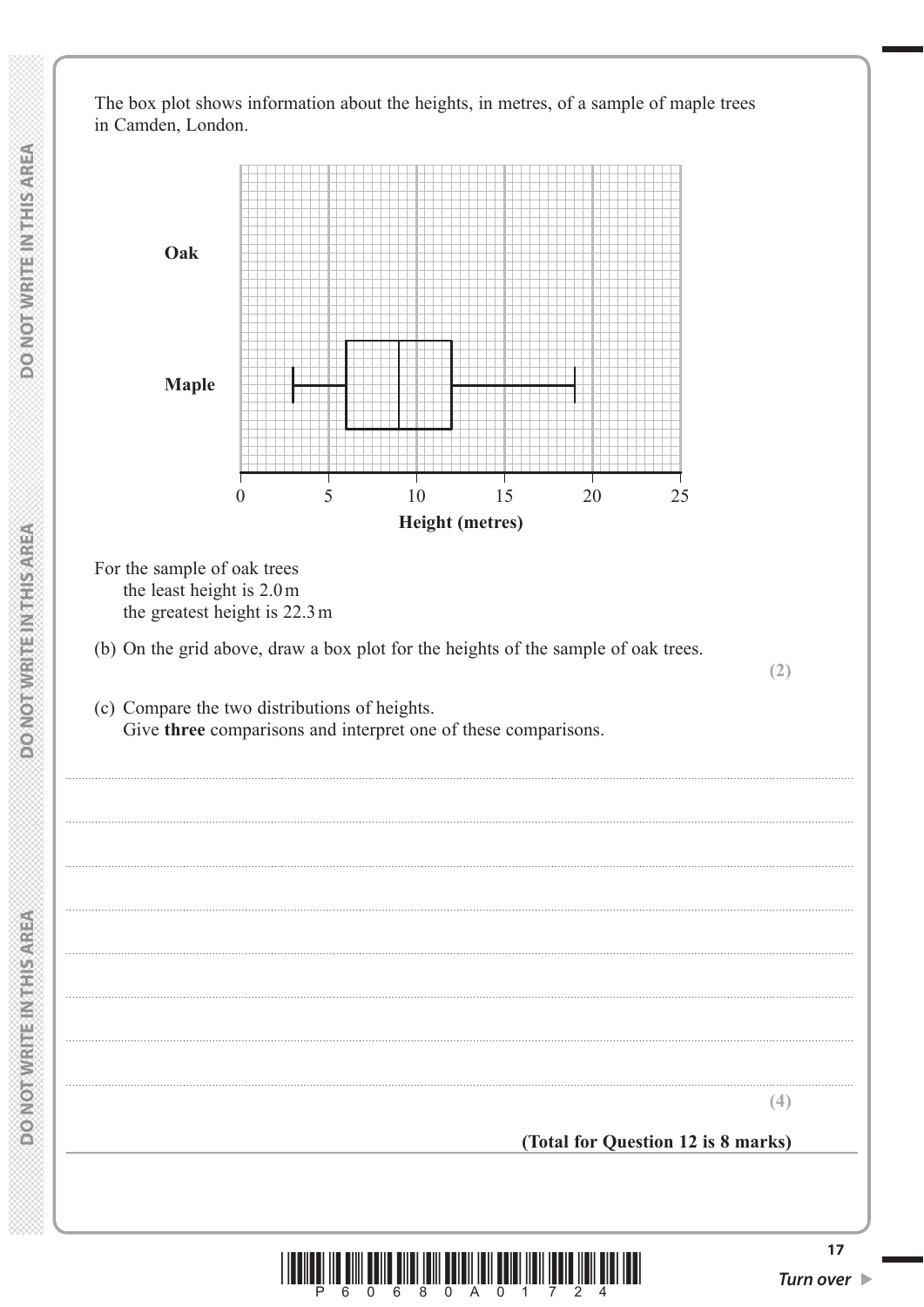.......................................................

**DOMORATIE MILLION CONSIST** 

**13** The table gives information about the numbers of students from different types of schools who applied to Cambridge University in 2016

|                           | <b>Applications in 2016</b> |               |              |
|---------------------------|-----------------------------|---------------|--------------|
| <b>Type of school</b>     | Gender                      |               |              |
|                           | <b>Male</b>                 | <b>Female</b> | <b>Total</b> |
| <b>Maintained</b>         | 3674                        | 2899          | 6573         |
| Independent               | 1510                        | 1268          | 2778         |
| <b>Other and Overseas</b> | 300                         | 312           | 612          |
| <b>Total</b>              | 5484                        | 4479          | 9963         |

(Source: *www.cam.ac.uk*)

Richard is going to take a sample of 200 of these students stratified by gender.

(a) Work out how many female students there should be in this sample.

| (b) Describe a situation when it would not be appropriate to take a sample stratified<br>by gender.<br>U.<br>Richard could have used a different category for his stratified sample.<br>(c) What is this different category? |  |  |
|------------------------------------------------------------------------------------------------------------------------------------------------------------------------------------------------------------------------------|--|--|
|                                                                                                                                                                                                                              |  |  |
|                                                                                                                                                                                                                              |  |  |
|                                                                                                                                                                                                                              |  |  |
|                                                                                                                                                                                                                              |  |  |
|                                                                                                                                                                                                                              |  |  |

**<sup>18</sup>** \*P60680A01824\*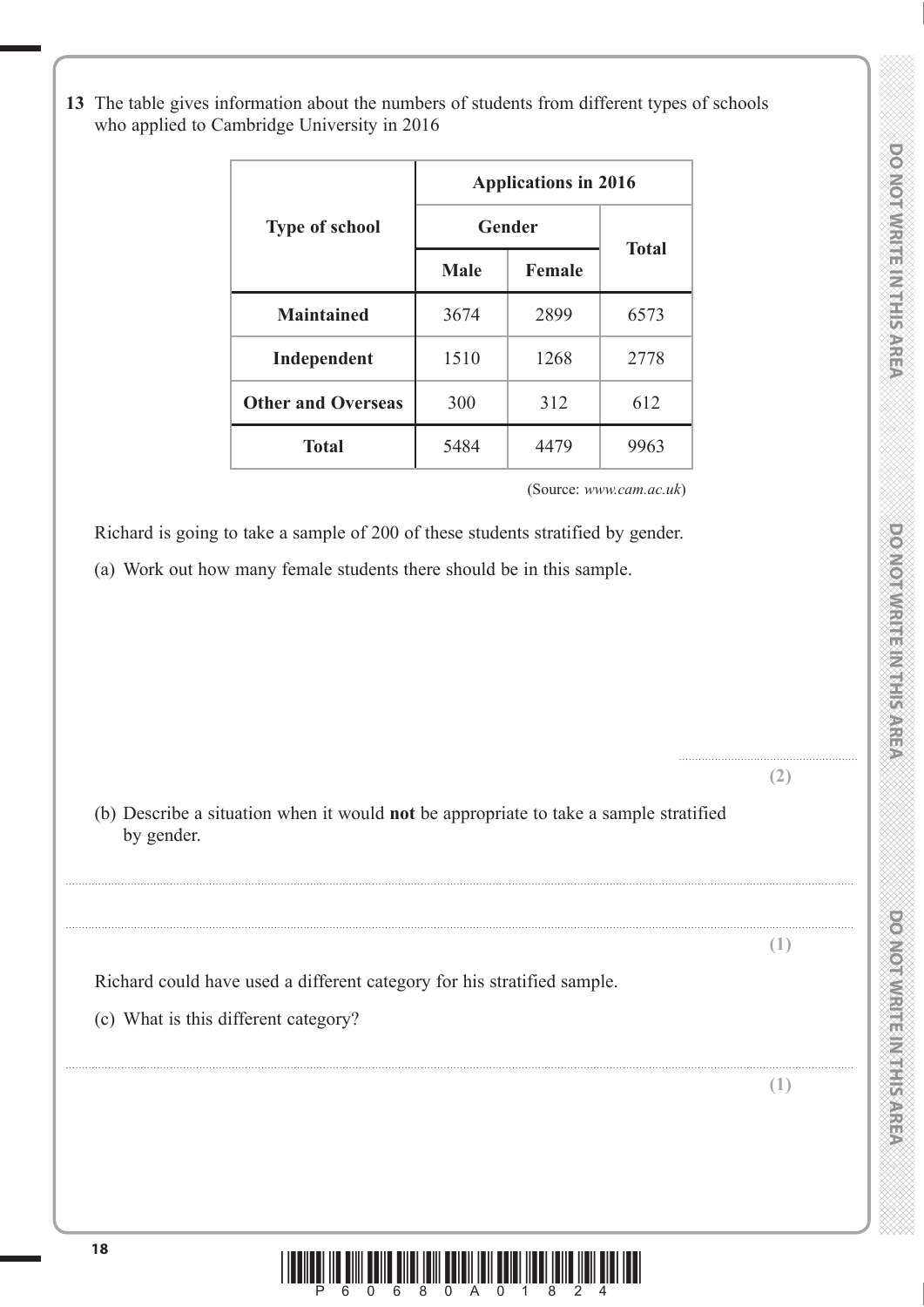*F* is the event that the student chosen is female.

*I* is the event that the student chosen is from an independent school.

*M* is the event that the student chosen is from a maintained school.

(d) Explain why the event *F* and the event *I* are **not** mutually exclusive.

..................................................................................................................................................................................................................................................

..................................................................................................................................................................................................................................................

(e) Find P(*I* or *M* ).

**(2)**

.......................................................

**(1)**

**(Total for Question 13 is 7 marks)**

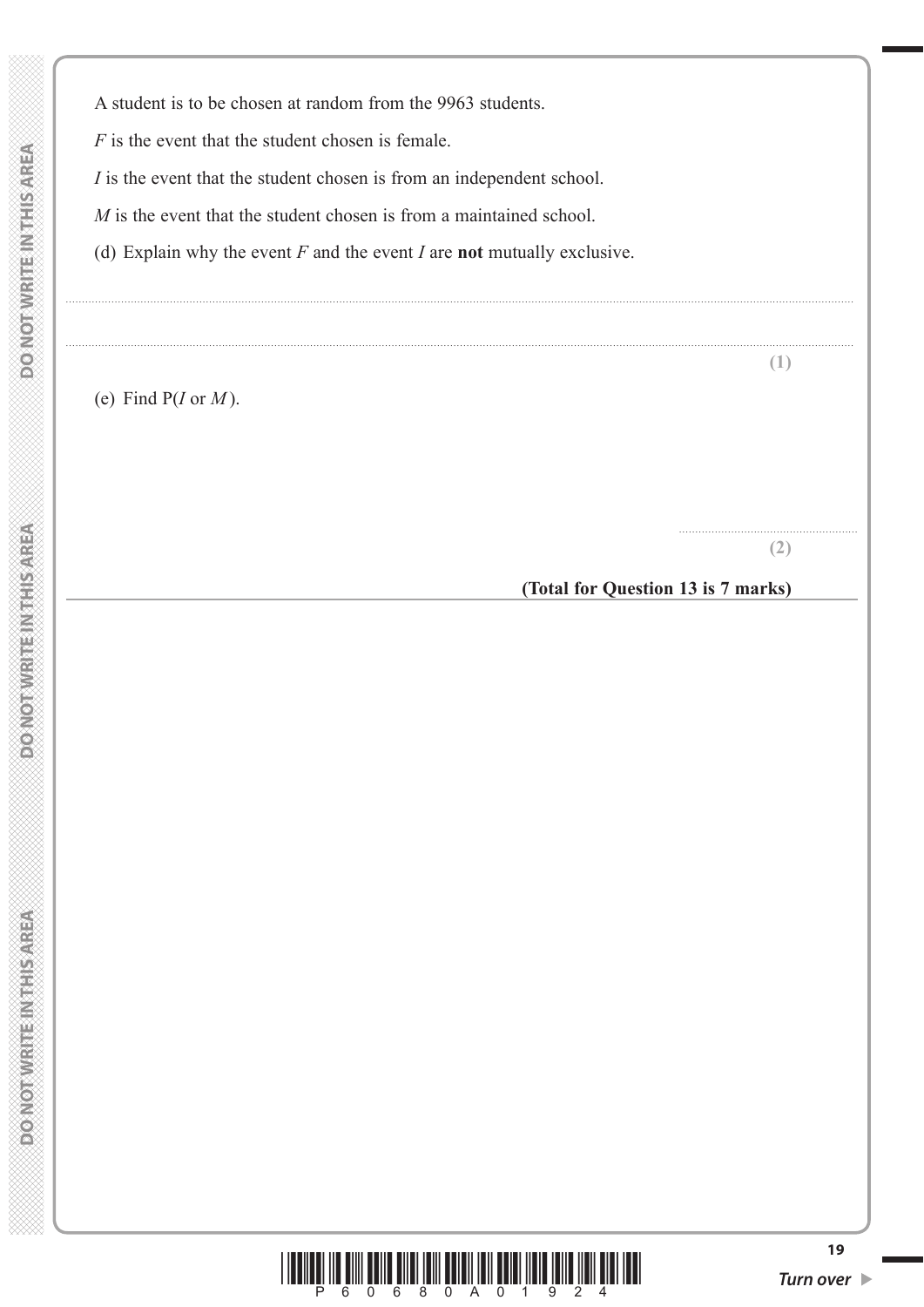**14** Diana is a journalist working for a local newspaper.

She is writing a newspaper article about how house prices in the local area have changed.

Diana has house price data for 1996 and for 2016

 She plans to include in her article the median house price for 1996 and the median house price for 2016

 Mika thinks that Diana should also include in her article the interquartile range of house prices for 1996 and the interquartile range of house prices for 2016

(a) Give one reason why including the interquartile ranges in the article would be appropriate.

..................................................................................................................................................................................................................................................

..................................................................................................................................................................................................................................................

(b) Give one reason why including the interquartile ranges in the article would **not** be appropriate.

..................................................................................................................................................................................................................................................

..................................................................................................................................................................................................................................................

**(1)**

**(1)**

**(Total for Question 14 is 2 marks)**

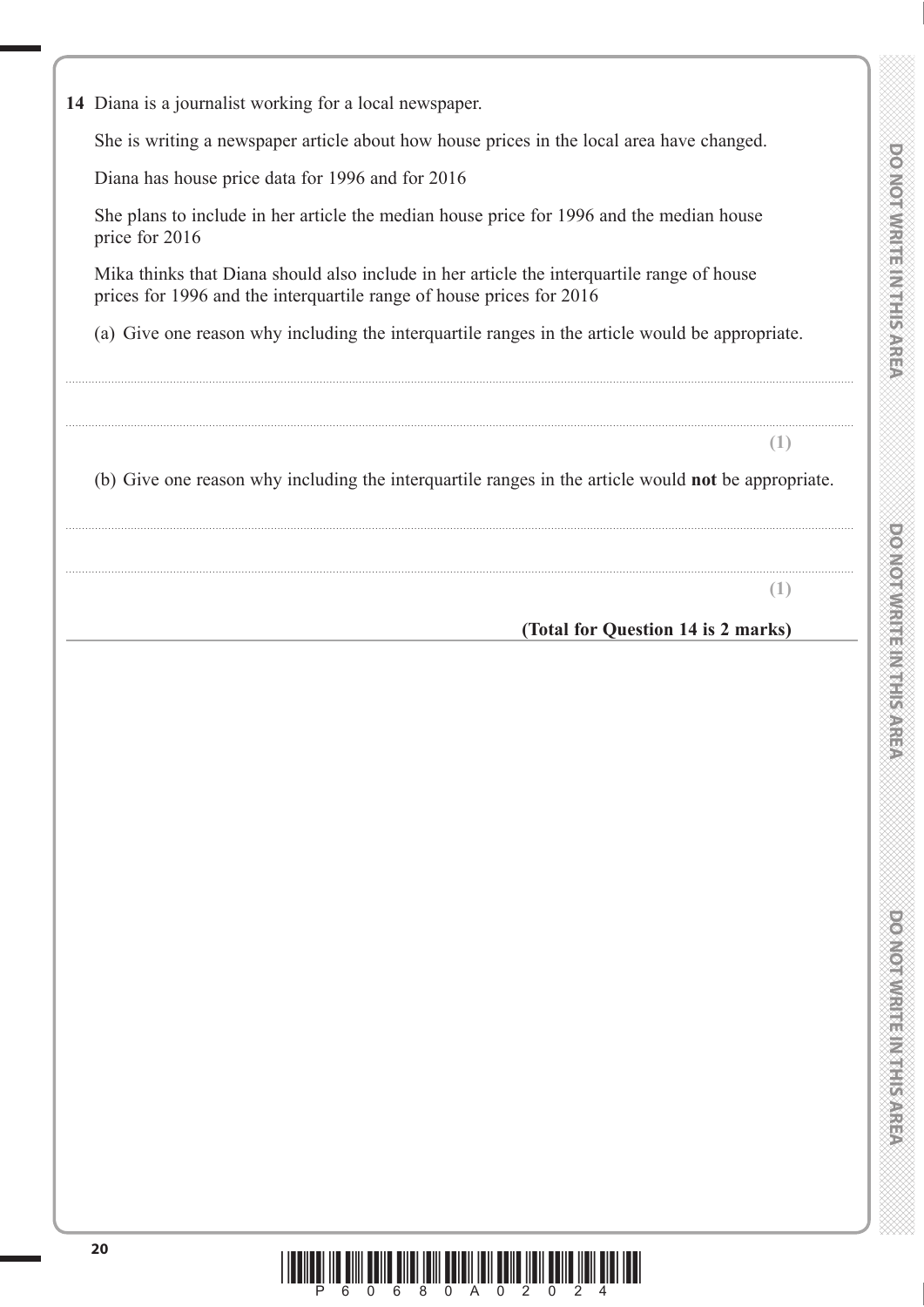#### **15** A driving school has 40 cars.

 The cars are either petrol cars or diesel cars. The cars have either a manual gearbox or an automatic gearbox.

 16 of the cars have an automatic gearbox. 10 of the petrol cars have an automatic gearbox. There are 30 petrol cars.

 One of the petrol cars is to be picked at random. One of the diesel cars is to be picked at random.

Derek says,

" The probability that the petrol car has a manual gearbox is greater than the probability that the diesel car has a manual gearbox".

 Is he correct? You must show working and justify your answer.

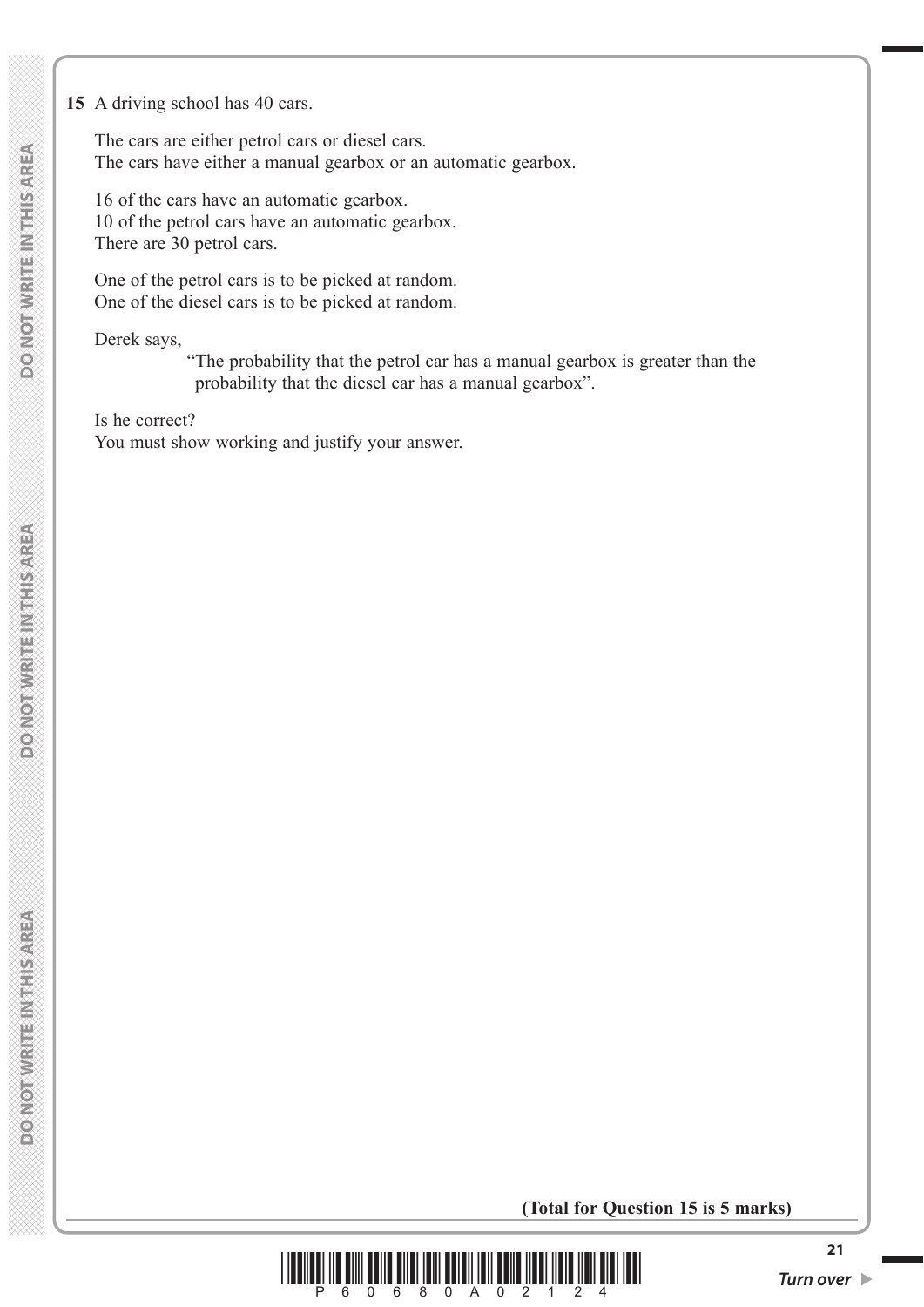**16** In 2016, the population of New Zealand was 4 660 833 In the same year, there were 59 430 births in New Zealand. (Source: *www.worldometers.info* and *www.stats.govt.nz*) (a) Using the formula below, work out the crude birth rate for New Zealand in 2016 crude birth rate = number of births  $\times 1000$ total population Give your answer correct to 1 decimal place. ....................................................... **(2)** The crude birth rate for Albania in 2015 was 12 The crude birth rate for Bolivia in 2015 was 24 (Source: *data.worldbank.org*) Louise says, "There were twice as many births in Bolivia as in Albania in 2015" (b) State what must be true about the populations of Albania and Bolivia for Louise to be correct. .................................................................................................................................................................................................................................................. .................................................................................................................................................................................................................................................. .................................................................................................................................................................................................................................................. **(1) (Total for Question 16 is 3 marks)**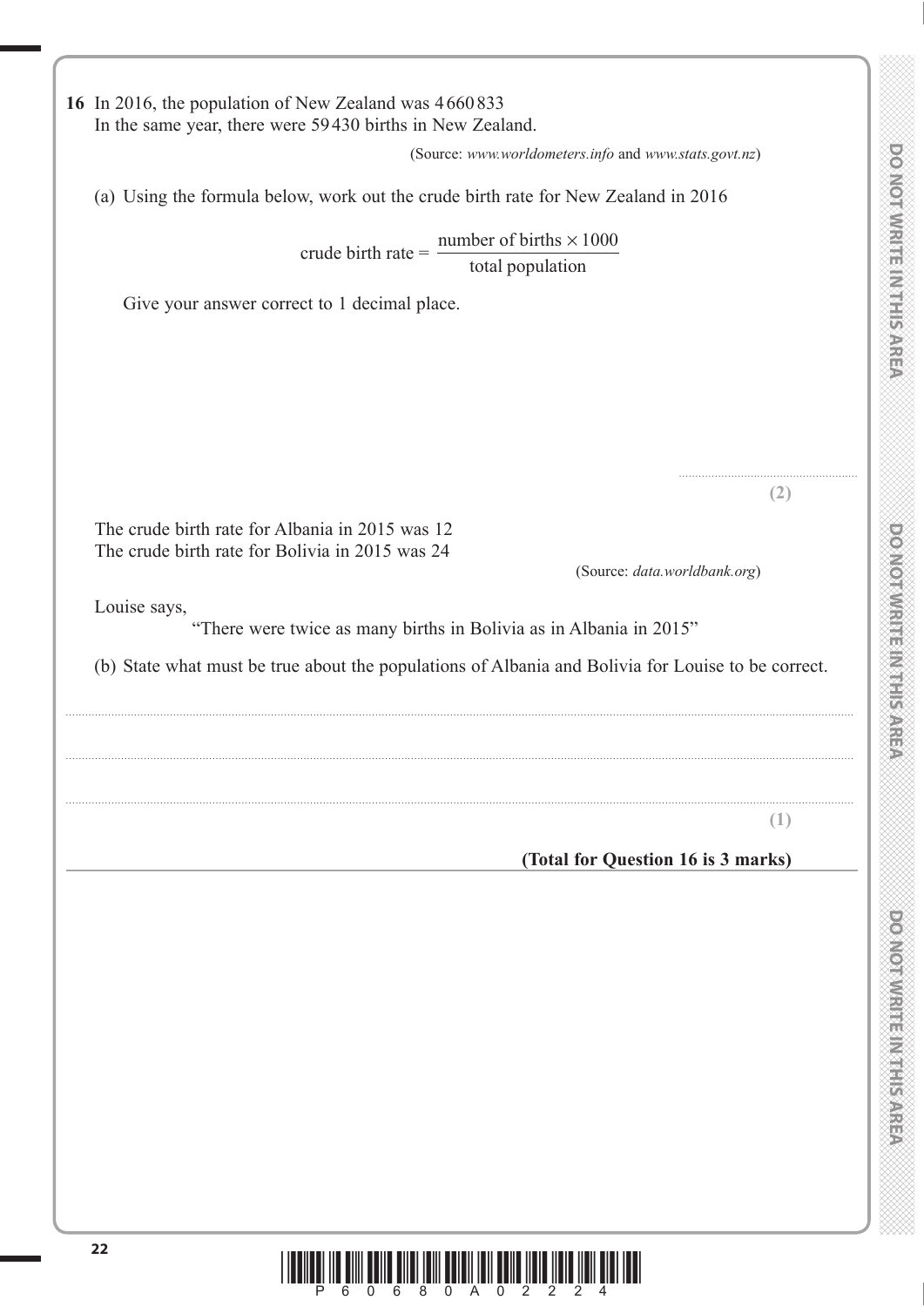17 Mark is investigating how the total mileage, x miles, of a car affects its price,  $fy$ 

He has collected information about two models of car, model A and model B. He found the total mileage and the price of each of ten cars for each model. He used his information to draw two scatter diagrams, one for each model.

Here is a sketch of the axes he used for each scatter diagram.



On each scatter diagram, Mark drew a line of best fit. For each line he calculated its gradient and found its intercept on the  $y$ -axis.

Here are his results.

| <b>Model</b> | <b>Gradient of line</b><br>of best fit | Intercept of line of<br>best fit on the y-axis |
|--------------|----------------------------------------|------------------------------------------------|
| A            | $-0.135$                               | 13500                                          |
| R            | $-0.105$                               | 20500                                          |

Interpret and compare these results in context.

(Total for Question 17 is 5 marks)

## **TOTAL FOR PAPER IS 80 MARKS**



**MERIVAL PRIVATE MARKED AS**